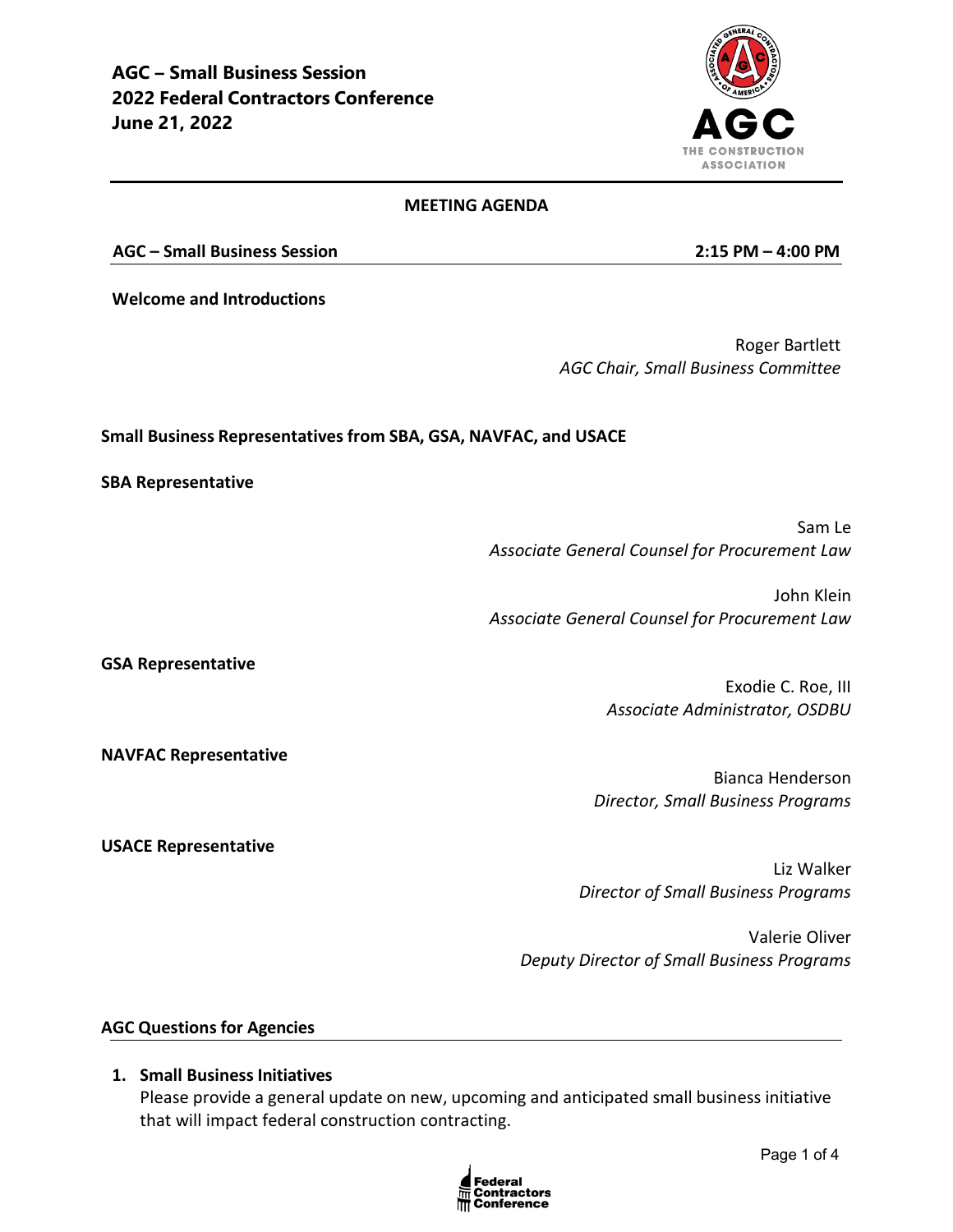# **AGC – Small Business Session 2022 Federal Contractors Conference June 21, 2022**



## **2. Executive Order on Underserved Small Businesses**

In June 2021, President Biden issued an Executive Order (EO) directing an "all-ofgovernment effort to expand contracting opportunities for underserved small businesses across the country." Among other initiatives, the goal of the E.O is to increase the share of contracts going to small disadvantaged businesses (SDB) by 50 percent by 2026, which the Administration calculates as an additional \$100 billion to SDBs over this five-year period. SDBs include 8(a) participants and other small businesses that are at least 51% owned and controlled by socially or economically disadvantaged individual or group. The Administration was silent about the other small business subcategories such as Women-Owned Small Businesses, HUBZone Small Businesses, and Service-Disabled Veteran Owned Small Businesses. While nowhere stated in the [White House's Fact Sheet,](https://www.whitehouse.gov/briefing-room/statements-releases/2021/06/01/fact-sheet-biden-harris-administration-announces-new-actions-to-build-black-wealth-and-narrow-the-racial-wealth-gap/) it is presumed the small business goal for SDB federal contracts will increase from 5% to 7.5%, a fifty percent increase. Given that small business goals on federal contracts are codified in statute it is likely there will be legislative initiatives or other regulatory efforts that will need to go to the traditional public rulemaking process. Federal agencies and contractors routinely strive to exceed the small business goals. According to a recent [Congressional](https://fas.org/sgp/crs/misc/R45576.pdf) [Research Service](https://fas.org/sgp/crs/misc/R45576.pdf) report that analyzed federal contracts in FY2019 SBD contractors received 8.69% of all federal Contracts and 10.13% of all small business eligible federal contracts.

- A. Please provide an update on your agency's implementation of this executive order.
- B. What, if any, are the possible challenges that agency personnel will have increase these small business goals?

# **3. Past Performance Ratings for Small Business Joint Venture Members and Small Business First-Tier Subcontractors**

Recently[, regulations](https://www.federalregister.gov/documents/2021/11/18/2021-25002/past-performance-ratings-for-small-business-joint-venture-members-and-small-business-first-tier) were proposed to implement provisions of the National Defense Authorization Act FY 2021, to require performance evaluations in accordance with specified conditions for individual partners of joint ventures for construction and architect-engineer services contracts with an estimated value of \$750,000 or more.

- A. Please provide an update on this new regulation.
- B. Are SBA, GSA, NAVFAC, and USACE coordinating on this regulation in order to provide a uniform standard?
- C. What, if any, are the possible challenges that agency personnel will have with using this new data?

### **4. Small Business Subcontracting**

FAR 17.702, statutory requirements Small Business Subcontracting Program, provides that subcontracting plans are not required "for contracts or contract modifications that will be performed entirely outside of the United States and its outlying areas"; both FAR 52.219-8, Utilization of Small Business Concerns, and FAR 52.219-9 Small Business Subcontracting Plans, employ FAR or SBA definitions of small businesses.

A. Please confirm that for international projects, your agencies will not require the

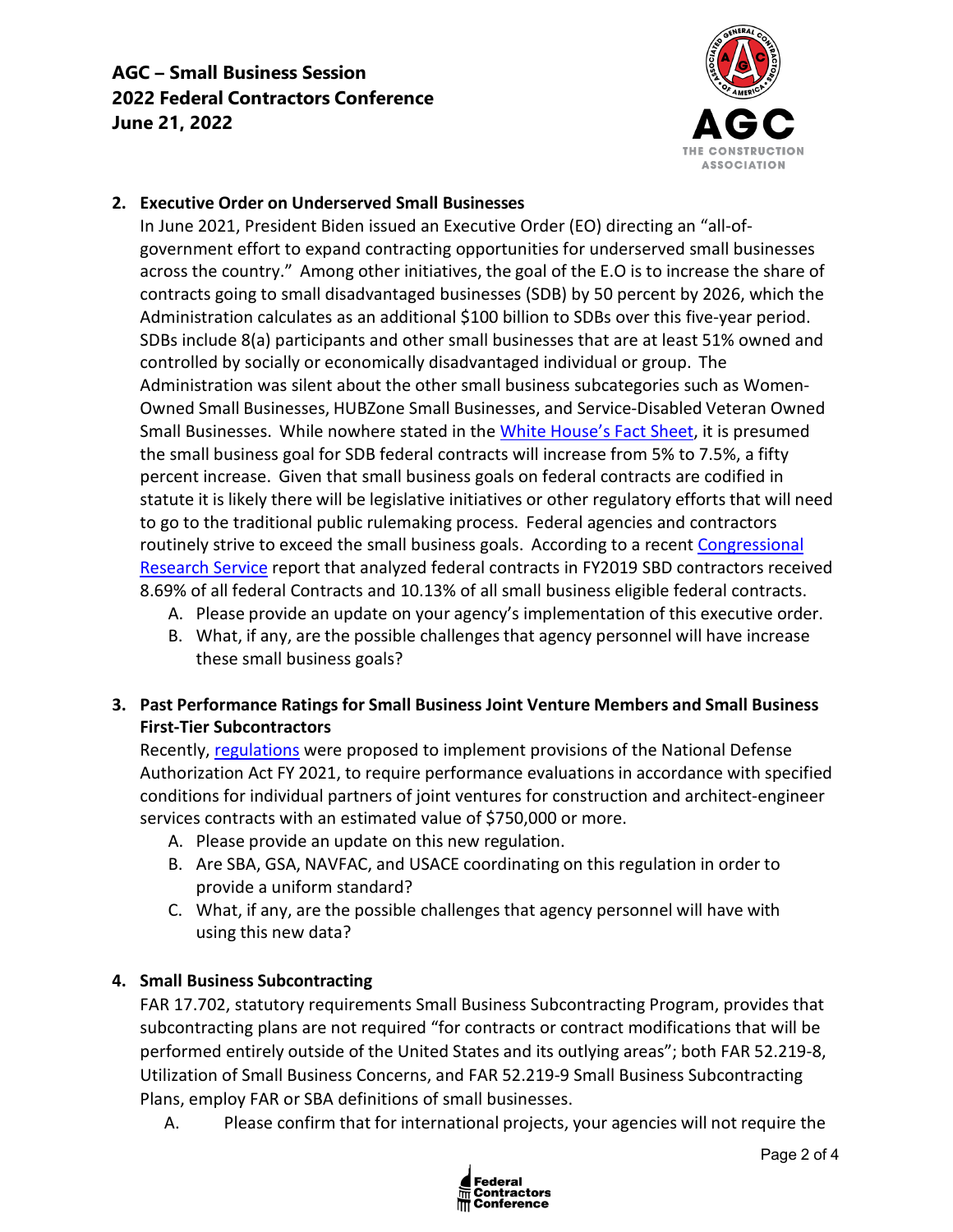

submission of Small Business Subcontracting Plans?

B. Federal agencies such as NAVFAC, USACE, and GSA are now requiring Small Business Participation Plans as an evaluation factor. While these plans are different from subcontracting plans, they employ the FAR and SBA definitions of small business. Would a given agency apply the small business evaluation factor on these international projects; and if so, how?

### **5. Applicability of Small Business Regulations Outside the United States**

On May 26, the final FAR [rule](https://www.federalregister.gov/documents/2022/04/26/2022-08577/federal-acquisition-regulation-applicability-of-small-business-regulations-outside-the-united-states) went into effect to support the Small Business Administration policy of including overseas contracts in agency small business contracting goals. This final